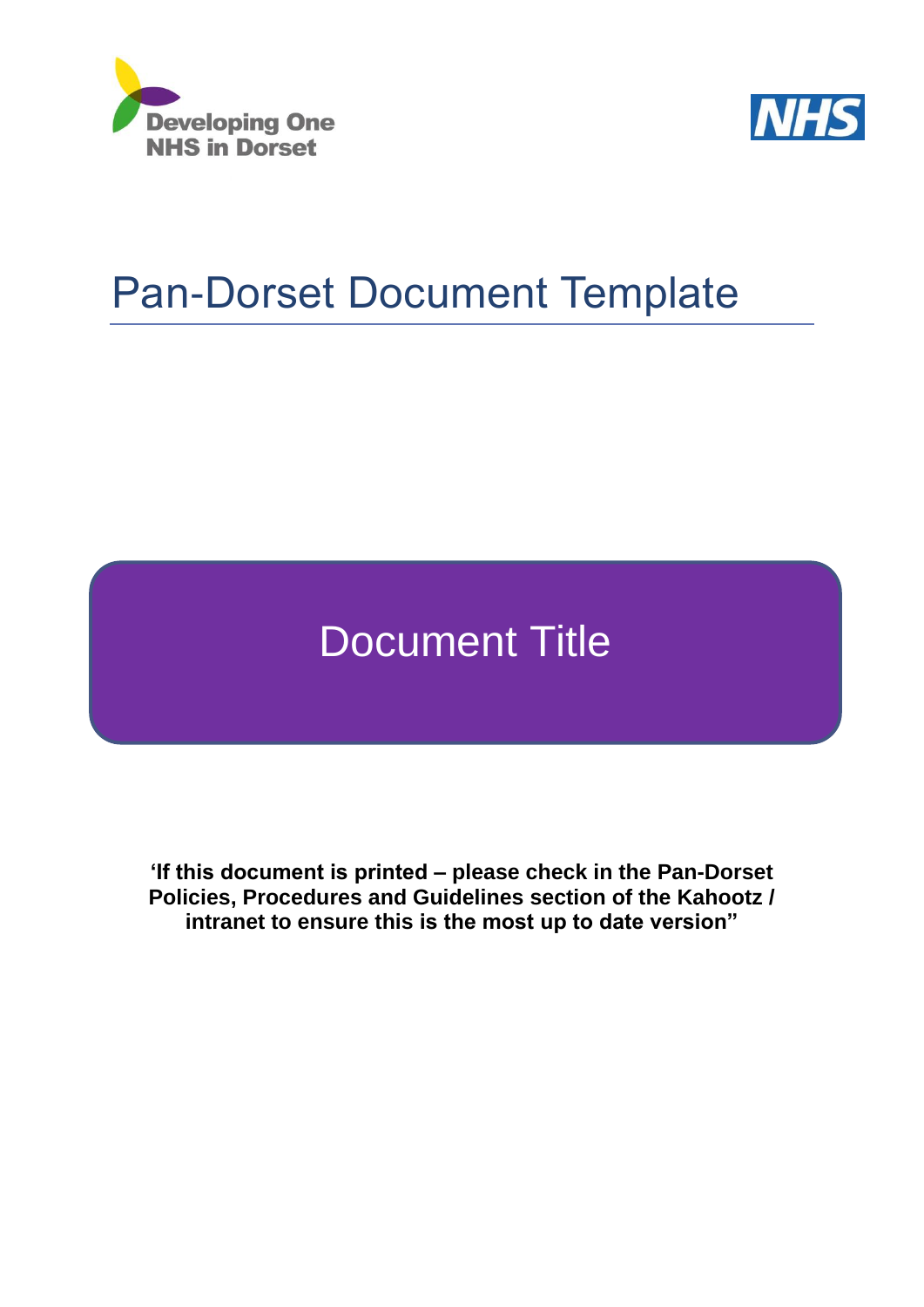



# **SUMMARY POINTS / KEY CHANGES**

| <b>DOCUMENT DETAILS</b>                 |  |
|-----------------------------------------|--|
| <b>Author:</b>                          |  |
| <b>Job Title:</b>                       |  |
| Signed:                                 |  |
| <b>Organisation &amp; Directorate:</b>  |  |
| <b>Target Audience:</b>                 |  |
| <b>Equality Impact Assessment Date:</b> |  |
| <b>Document Number:</b>                 |  |

### **DISTRIBUTION LIST**

| <b>Intranet / Kahootz</b> | <b>Internet Website</b> | <b>Communications</b> | <b>External</b> |
|---------------------------|-------------------------|-----------------------|-----------------|
|                           |                         | <b>Bulletin</b>       | stakeholders    |
|                           |                         |                       |                 |
|                           |                         |                       |                 |

Pan-Dorset Policy Template **Page 2** of **12**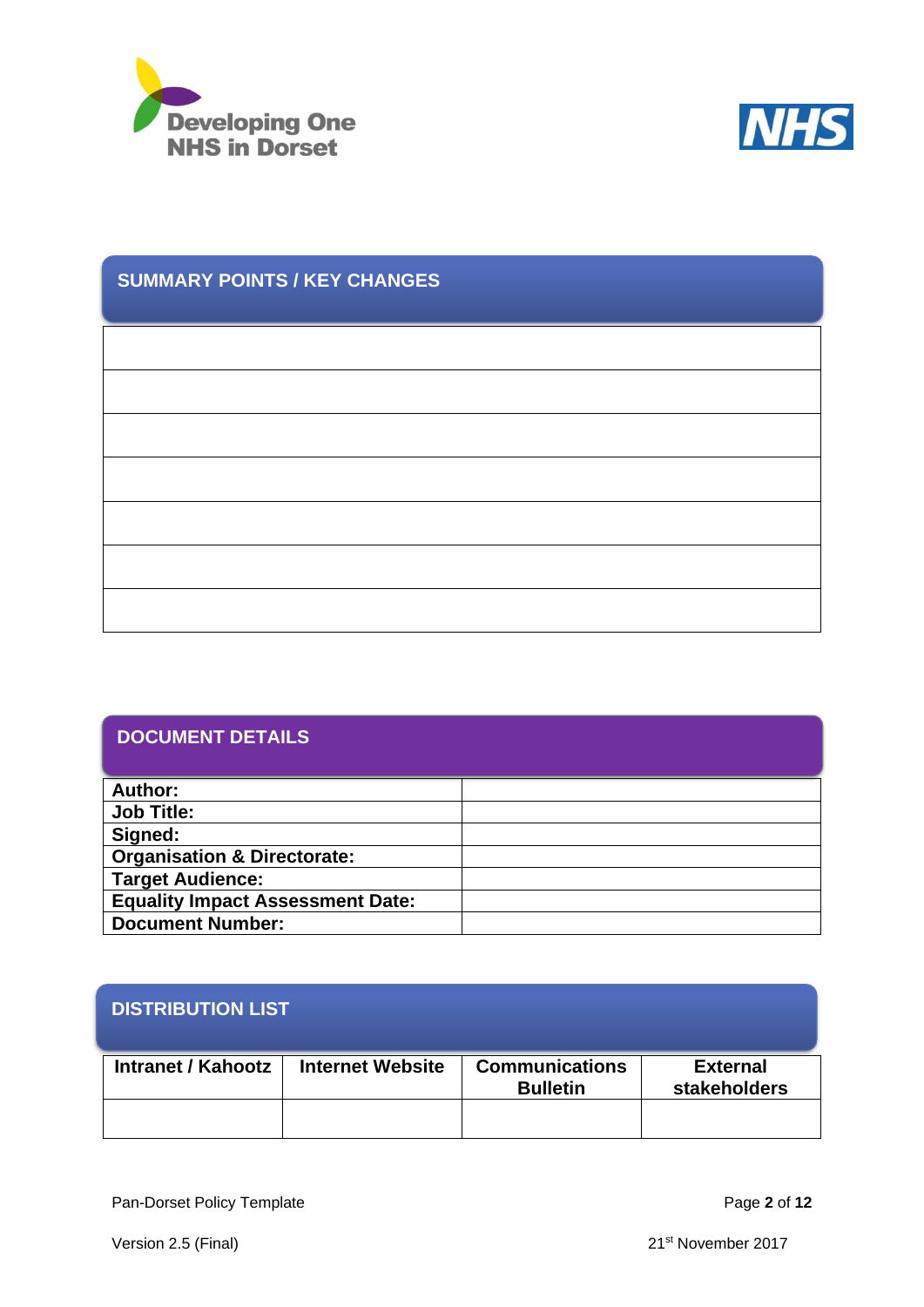



### **VERSION CONTROL**

| Date of<br><b>Issue</b> | <b>Version</b><br>No. | Change | Nature of   Section No /<br>Page No | <b>Name of Responsible Person</b> |
|-------------------------|-----------------------|--------|-------------------------------------|-----------------------------------|
|                         |                       |        |                                     |                                   |
|                         |                       |        |                                     |                                   |
|                         |                       |        |                                     |                                   |
|                         |                       |        |                                     |                                   |
|                         |                       |        |                                     |                                   |

### **APPROVAL RECORD**

| <b>Approving Body / Committee:</b>     |  |
|----------------------------------------|--|
| <b>Chairperson:</b>                    |  |
| Signed:                                |  |
| <b>Organisation &amp; Directorate:</b> |  |
| Date Approved:                         |  |
| Sponsor:                               |  |
| <b>Review Date:</b>                    |  |

| <b>CONSULTATION PROCESS</b> |                              |               |                    |  |  |  |  |
|-----------------------------|------------------------------|---------------|--------------------|--|--|--|--|
| <b>Version No.</b>          | <b>Level of Consultation</b> | <b>Author</b> | <b>Review Date</b> |  |  |  |  |
|                             |                              |               |                    |  |  |  |  |
|                             |                              |               |                    |  |  |  |  |
|                             |                              |               |                    |  |  |  |  |
|                             |                              |               |                    |  |  |  |  |
|                             |                              |               |                    |  |  |  |  |

Pan-Dorset Policy Template **Page 3** of 12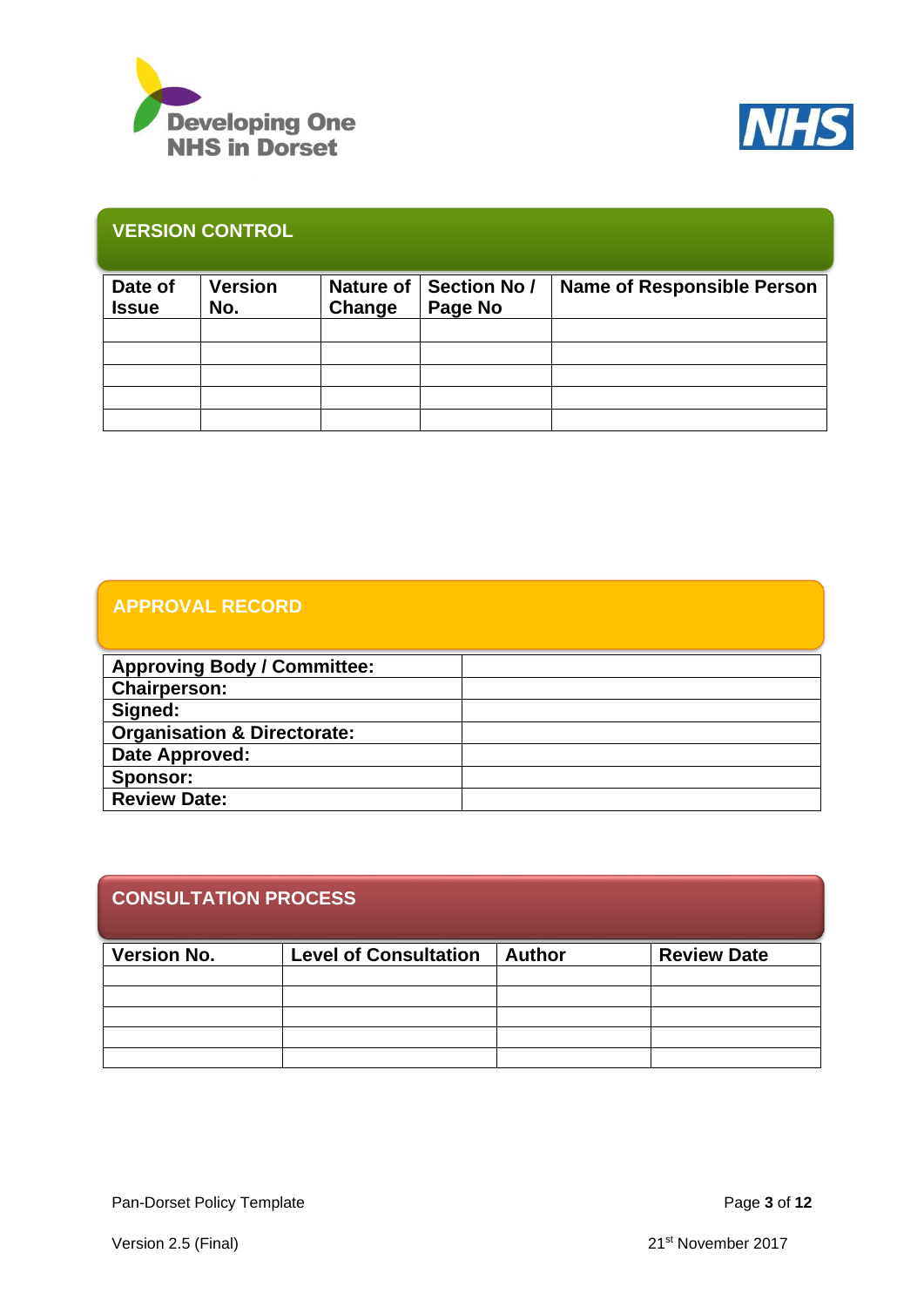



| <b>Section</b> | <b>Description</b>                      | Page |
|----------------|-----------------------------------------|------|
|                | 1. Executive Summary                    |      |
|                | 2. Relevant to                          |      |
|                | 3. Introduction                         |      |
|                | 4. Scope                                |      |
|                | 5. Purpose                              |      |
| 6.             | <b>Definitions</b>                      |      |
|                | 7. Consultation                         |      |
|                | 8. Roles and Responsibilities           |      |
|                | 9. Document Contents                    |      |
|                | 10. Training                            |      |
|                | 11. Monitoring and Compliance           |      |
|                | 12. Supporting Documents and References |      |
|                | 13. Dissemination and Implementation    |      |
|                | 14. Approval and Ratification           |      |
|                | 15. Equality Impact Assessment          |      |
|                |                                         |      |

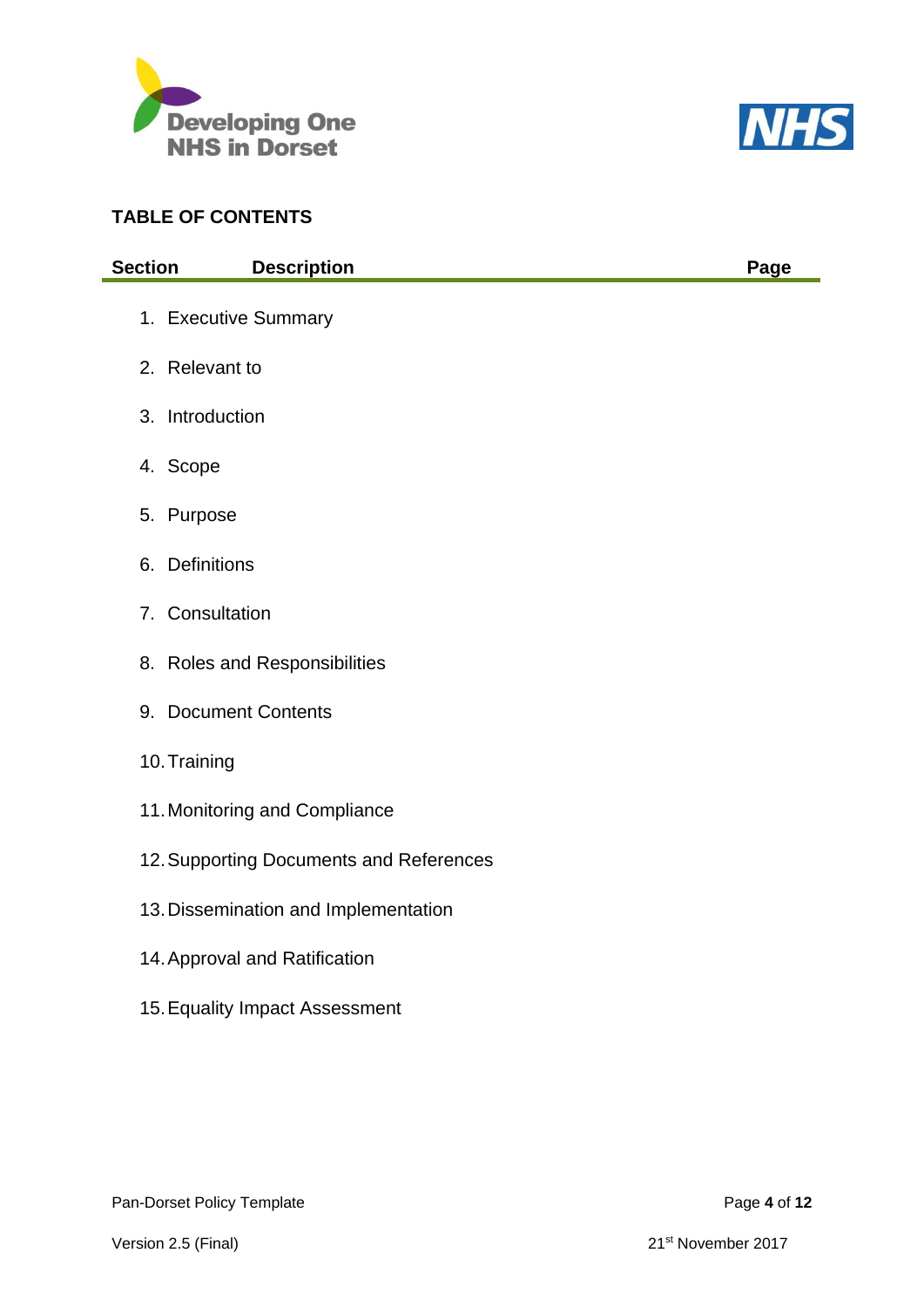



### **DOCUMENT TITLE**

**1. Executive Summary**

*An overview of the document.*

**2. Relevant To**

*This document is relevant to…*

## **3. Introduction**

*A brief summary of the background to the document and why there is a need for it.*

### **4. Scope** *(if applicable)*

*State what the document does and doesn't not include.*

### **5. Purpose**

*What the document seeks to address and how.*



Version 2.5 (Final) 21st November 2017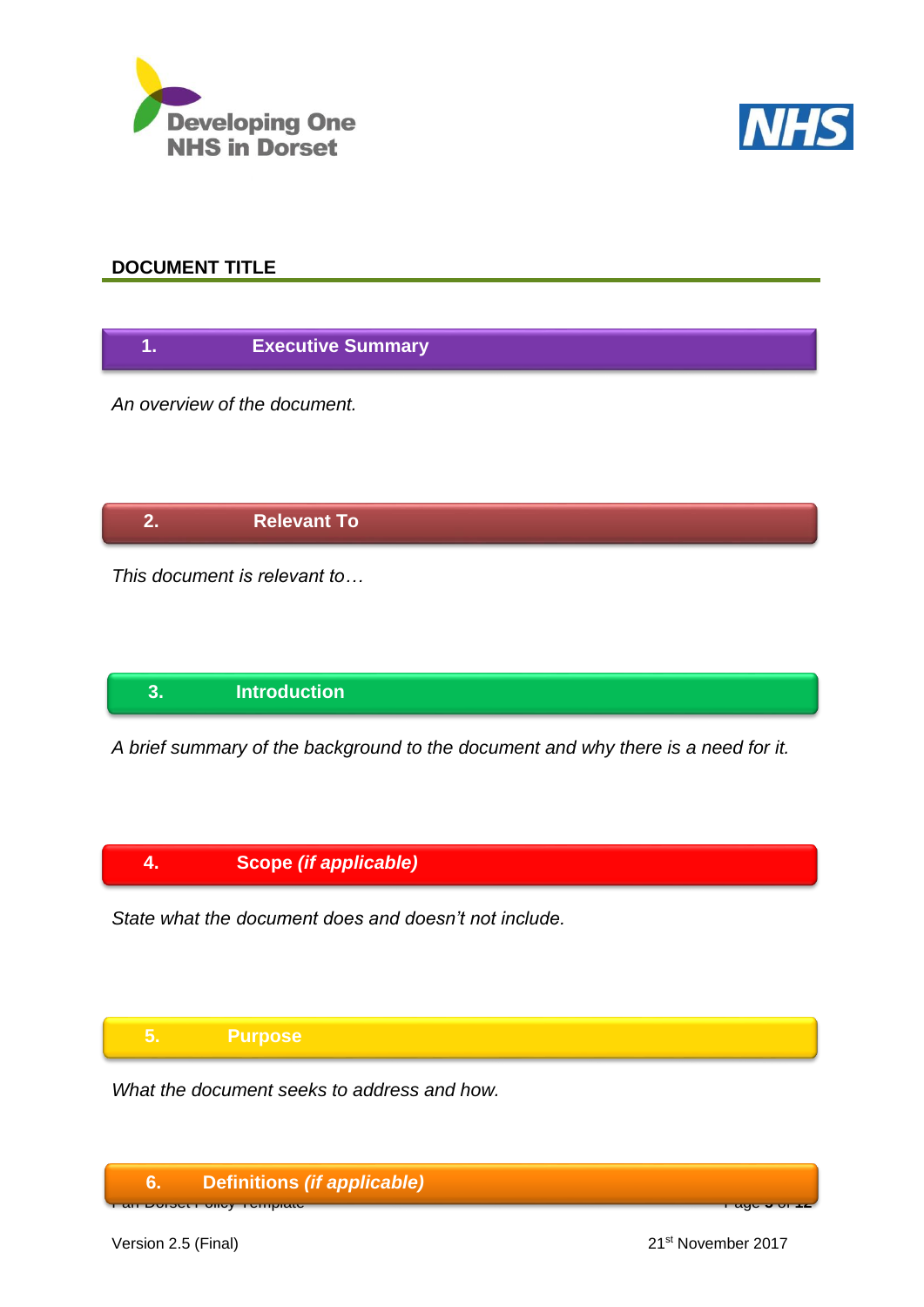



*Explanation of key terms, abbreviations, procedure and guideline.*

**7. Consultation**

*Description of the consultation process.*

### **8. Roles and Responsibilities**

*The roles and responsibilities of staff required to carry out the document.*

### **9. Document Contents**

*Add the main body of text within the following section by incorporating sub headings as required and continuing the paragraph numbering sequence.* 

### **10. Training** *(if applicable)*

*The author is responsible for identifying whether a new or revised document necessitates a training requirement.*

### **11. Monitoring and Compliance**

Pan-Dorset Policy Template **Page 6** of 12 *Specifies how the document will be monitored.*

Version 2.5 (Final) 21st November 2017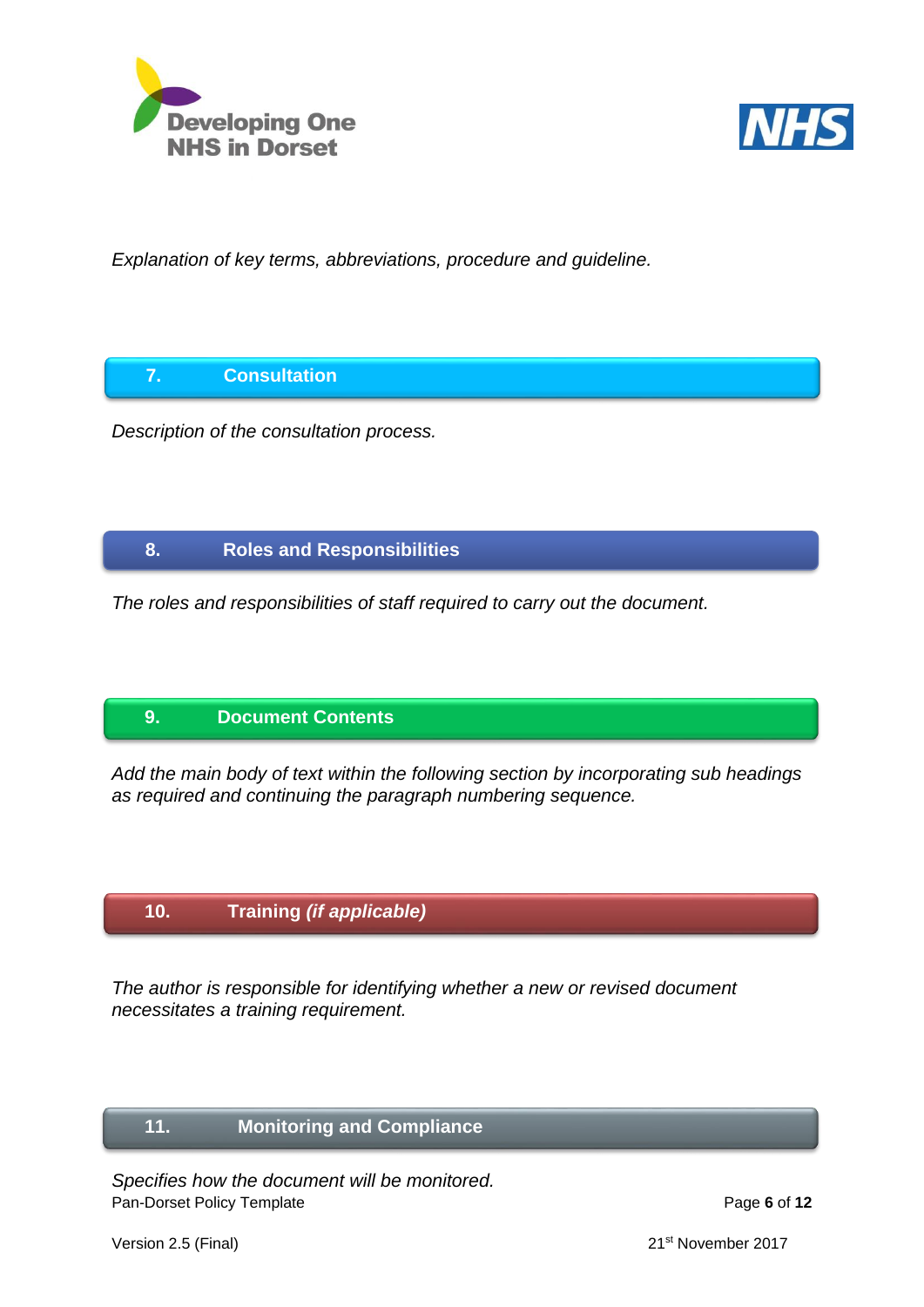



### **12. Supporting Documents and References**

*This section should describe any reference documents which support the content of the document.*

### **13. Dissemination and Implementation**

*Arrangements for ensuring that the document is published, disseminated to appropriate staff and implemented.*

### **14. Approval and Ratification**

*How the document will be approved and ratified.*

### **15. Equality Impact Assessment**

*This section should refer to the equality impact assessment and the assessment should be attached as an appendix to the document.*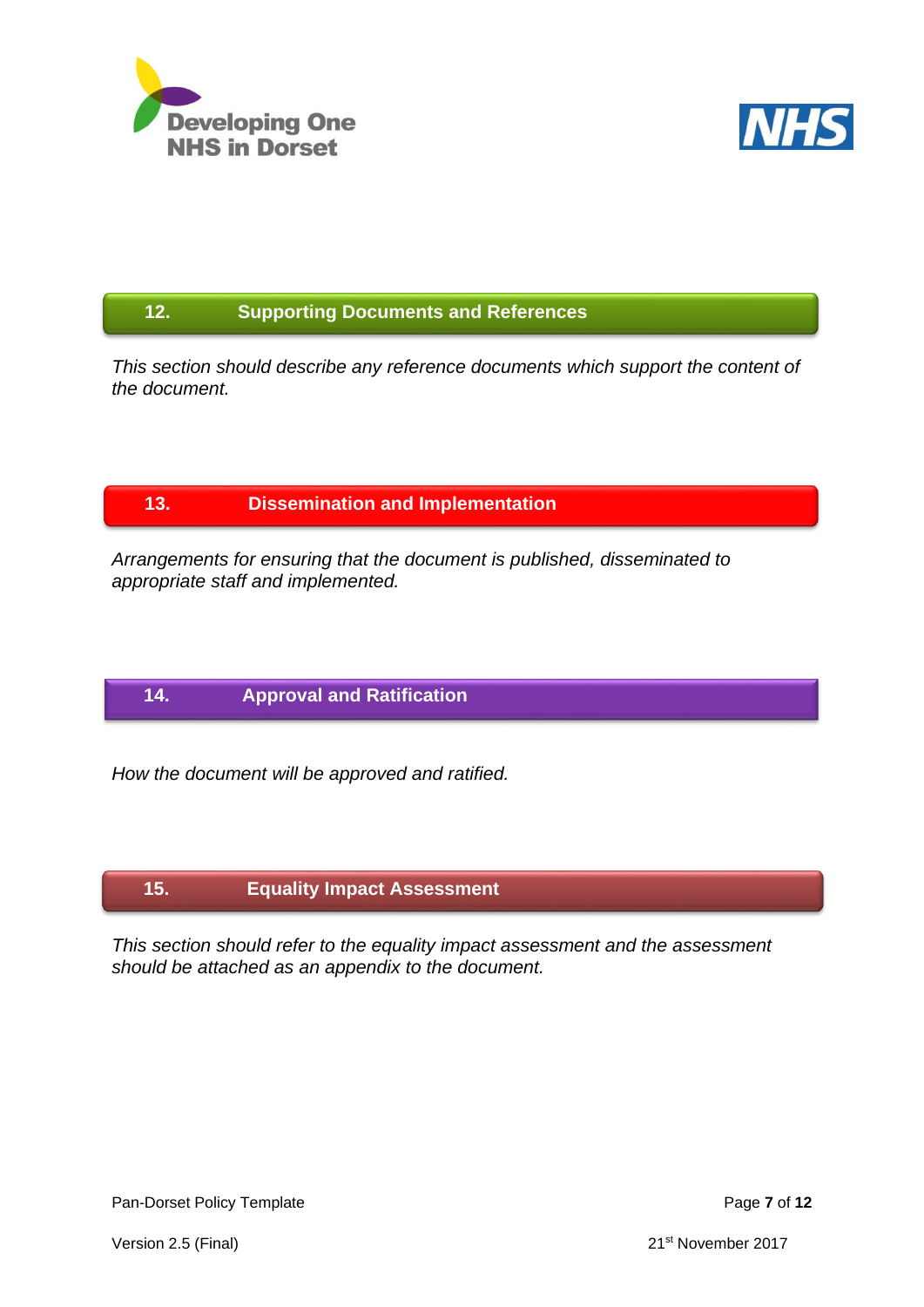



### **APPENDIX 1: EQUALITY IMPACT ASSESSMENT**

| 1. Title of document/service for assessment |  |
|---------------------------------------------|--|
| 2. Date of assessment                       |  |
| 3. Date for review                          |  |
| 4. Directorate/Service                      |  |
| 5. Approval Committee                       |  |

|                                                                                                                                                                                                                        | Yes/No | <b>Rationale</b> |  |  |  |
|------------------------------------------------------------------------------------------------------------------------------------------------------------------------------------------------------------------------|--------|------------------|--|--|--|
| 6. Does the document/service affect one group less or more favourably than another on the basis of:<br>N.B. The 'Rationale' box must be completed whether the answer is Yes or No.                                     |        |                  |  |  |  |
| Age – where this is referred to, it refers to a person belonging to a particular age (for<br>example 32 year olds) or range of ages (for example 18 to 30 year olds).                                                  |        |                  |  |  |  |
| Disability – a person has a disability if she or he has a physical or mental impairment<br>which has a substantial and long-term adverse effect on that person's ability to carry out<br>normal day-to-day activities. |        |                  |  |  |  |
| Gender reassignment – the process of transitioning from one gender to another.                                                                                                                                         |        |                  |  |  |  |
| Marriage and civil partnership – marriage can include a union between a man and a woman<br>and a marriage between a same-sex couple.                                                                                   |        |                  |  |  |  |
| Pregnancy and maternity – pregnancy is the condition of being pregnant or expecting a                                                                                                                                  |        |                  |  |  |  |

Pan-Dorset Policy Template **Page 8** of 12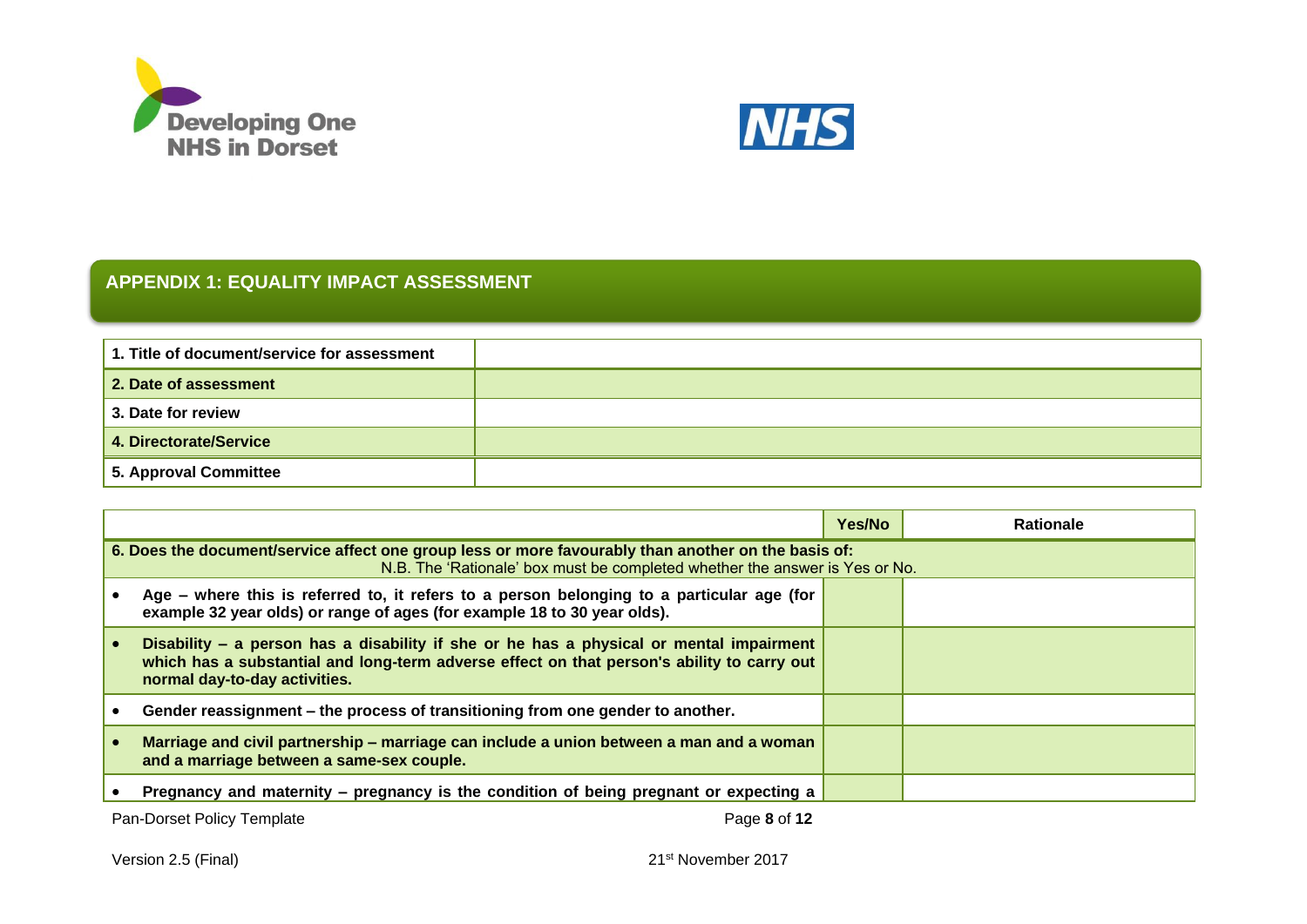



| baby. Maternity refers to the period after the birth, and is linked to maternity leave in the<br>employment context. In the non-work context, protection against maternity discrimination<br>is for 26 weeks after giving birth, and this includes treating a woman unfavourably<br>because she is breastfeeding. |  |
|-------------------------------------------------------------------------------------------------------------------------------------------------------------------------------------------------------------------------------------------------------------------------------------------------------------------|--|
| Race – refers to the protected characteristic of Race. It refers to a group of people defined<br>by their race, colour, and nationality (including citizenship) ethnic or national origins.                                                                                                                       |  |
| Religion and belief – religion has the meaning usually given to it but belief includes<br>religious and philosophical beliefs including lack of belief (such as Atheism). Generally, a<br>belief should affect your life choices or the way you live for it to be included in the<br>definition.                  |  |
| Sex – a man or a woman.                                                                                                                                                                                                                                                                                           |  |
| Sexual orientation - whether a person's sexual attraction is towards their own sex, the<br>opposite sex or to both sexes.                                                                                                                                                                                         |  |
| 8. If you have identified potential discrimination, are the exceptions valid, legal and/or<br>justified?                                                                                                                                                                                                          |  |

| 9. If the answers to any of the above questions is 'yes' then:                 | <b>Tick</b> | <b>Rationale</b> |
|--------------------------------------------------------------------------------|-------------|------------------|
| Demonstrate that such a disadvantage or advantage can be justified or is valid |             |                  |
| Adjust the policy to remove disadvantage identified or better promote equality |             |                  |
| If neither of the above possible, seek advice from the Trust equality lead.    |             |                  |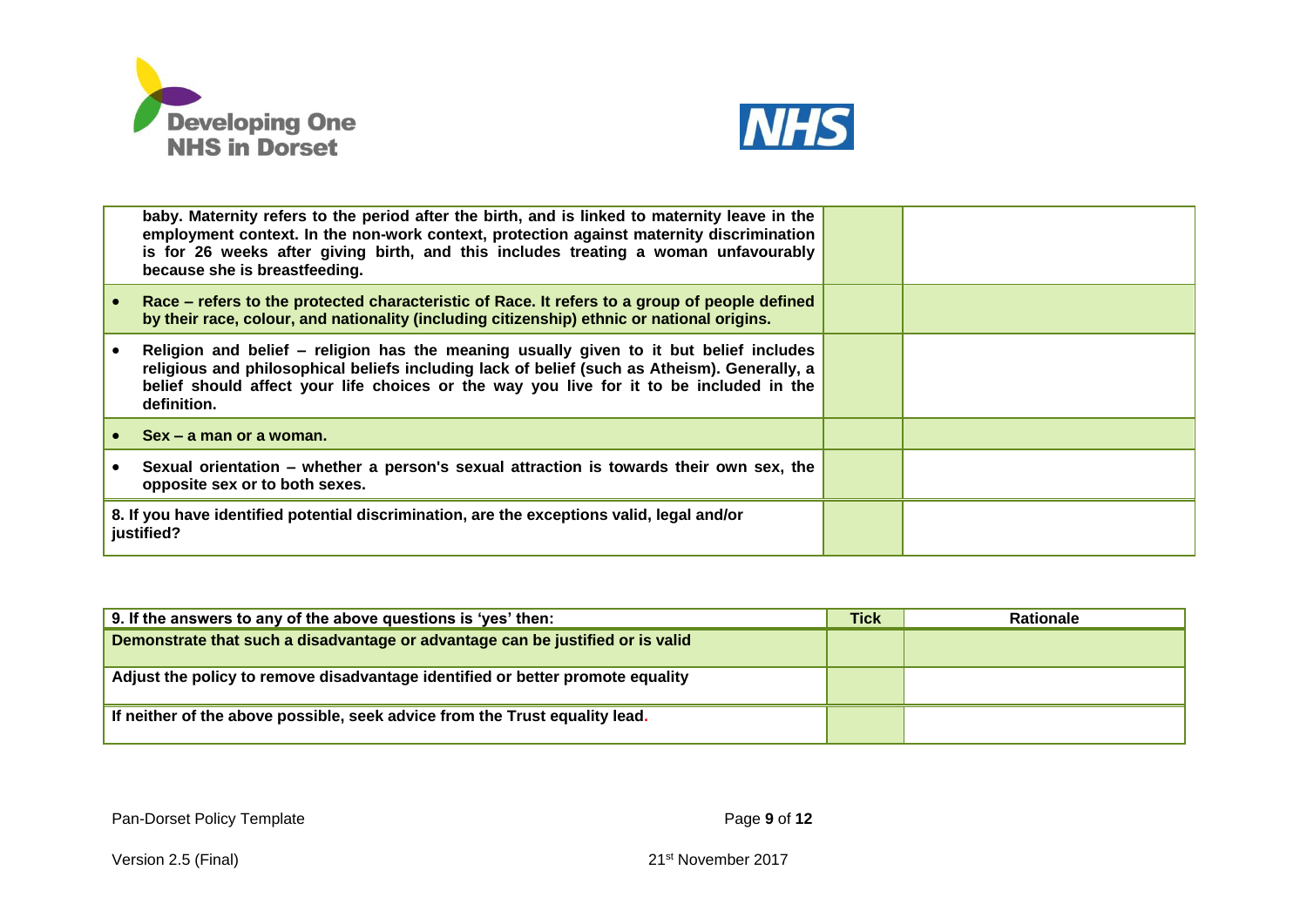



### **APPENDIX 2: CHECK LIST**

### **TITLE OF DOCUMENT:**

[Does the title make reference to the type of document Yes / No]

### **DATE:**

| No.              | <b>Review</b>                                                                                   | <b>N/A</b> | <b>Completed</b> | <b>Partially</b><br><b>Completed</b>                                                                                             | <b>Not</b><br><b>Completed</b> | <b>Details</b> |
|------------------|-------------------------------------------------------------------------------------------------|------------|------------------|----------------------------------------------------------------------------------------------------------------------------------|--------------------------------|----------------|
|                  |                                                                                                 |            |                  | Please tick one column as appropriate if partially completed or not<br>completed or N/A please give details in right-hand column |                                |                |
| 1                | <b>FRONT COVER present</b>                                                                      |            |                  |                                                                                                                                  |                                |                |
| $\overline{2}$   | Front cover contains header<br>information                                                      |            |                  |                                                                                                                                  |                                |                |
| $\overline{3}$   | Front cover contains statement<br>information                                                   |            |                  |                                                                                                                                  |                                |                |
| $\overline{4}$   | Front cover displays - developing one<br>NHS in Dorset (left-hand) and NHS<br>(right-hand) logo |            |                  |                                                                                                                                  |                                |                |
| $5\phantom{.}$   | Front cover details document title                                                              |            |                  |                                                                                                                                  |                                |                |
|                  | <b>CONTENT</b>                                                                                  |            |                  |                                                                                                                                  |                                |                |
| $6 \overline{6}$ | Summary points / key changes<br>completed                                                       |            |                  |                                                                                                                                  |                                |                |
| $\overline{7}$   | Document details table completed                                                                |            |                  |                                                                                                                                  |                                |                |

Pan-Dorset Policy Template **Page 10** of 12

Version 2.5 (Final) 21<sup>st</sup> November 2017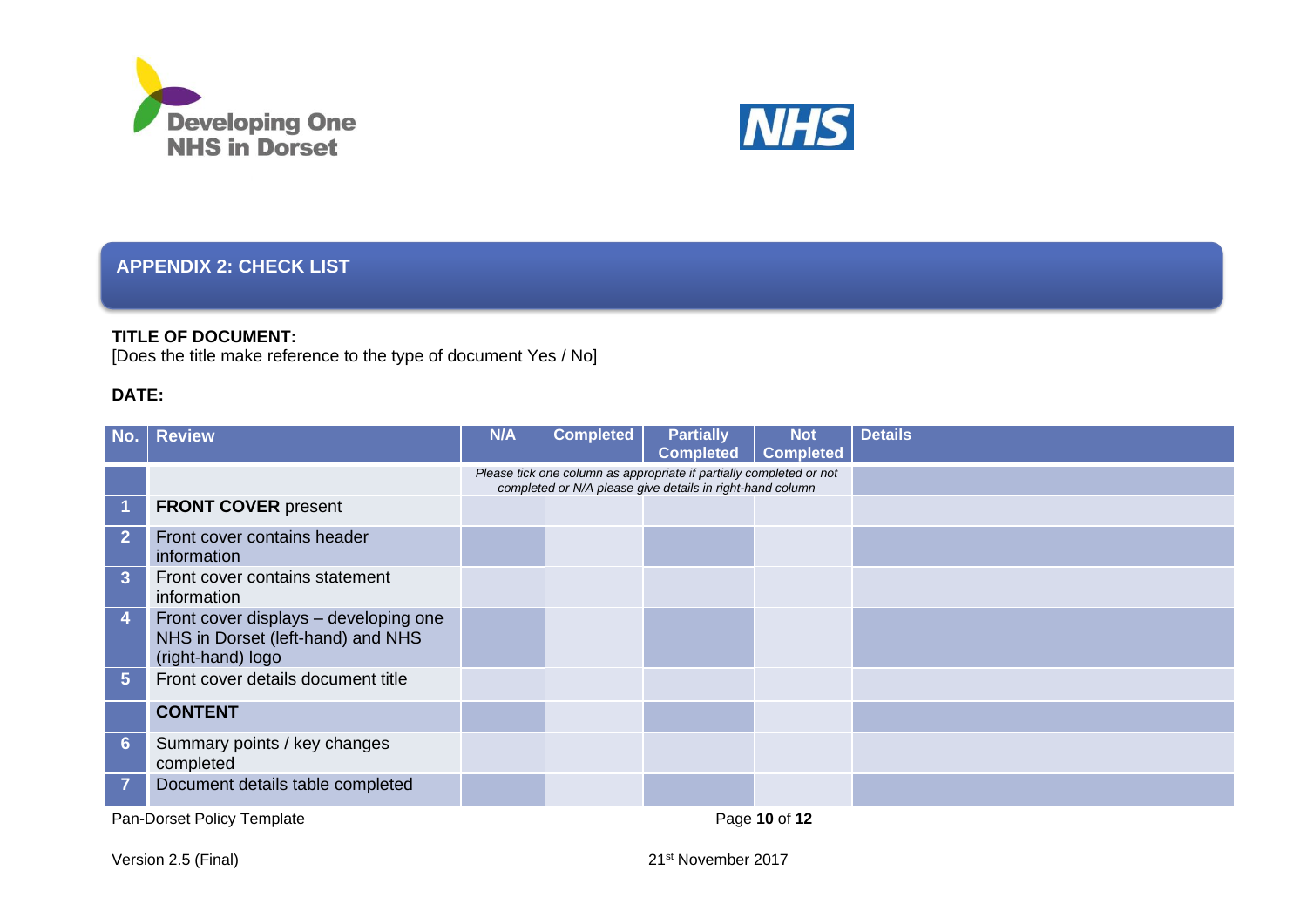



| 8  | Version control table completed                                             |  |  |  |
|----|-----------------------------------------------------------------------------|--|--|--|
| 9  | Distribution list table completed                                           |  |  |  |
| 10 | Approval record table completed                                             |  |  |  |
| 11 | Consultation process table completed                                        |  |  |  |
| 12 | Executive summary included                                                  |  |  |  |
| 13 | Introduction included                                                       |  |  |  |
| 14 | Aims included                                                               |  |  |  |
| 15 | Purpose included                                                            |  |  |  |
| 16 | Definitions included                                                        |  |  |  |
| 17 | Policy contents page completed and<br>page numbers correspond to sections   |  |  |  |
| 18 | Procedures / Document content<br>present                                    |  |  |  |
| 19 | <b>Training included</b>                                                    |  |  |  |
| 20 | Associated documents - references<br>included if relevant                   |  |  |  |
| 21 | <b>Equality Impact Assessment</b><br>completed                              |  |  |  |
| 22 | Stakeholders and consultation<br>included                                   |  |  |  |
| 23 | Roles and responsibilities included                                         |  |  |  |
| 24 | Review and revision arrangements<br>including version control and archiving |  |  |  |

Pan-Dorset Policy Template **Page 11** of **12** Page 11 of **12** 

Version 2.5 (Final) 21<sup>st</sup> November 2017